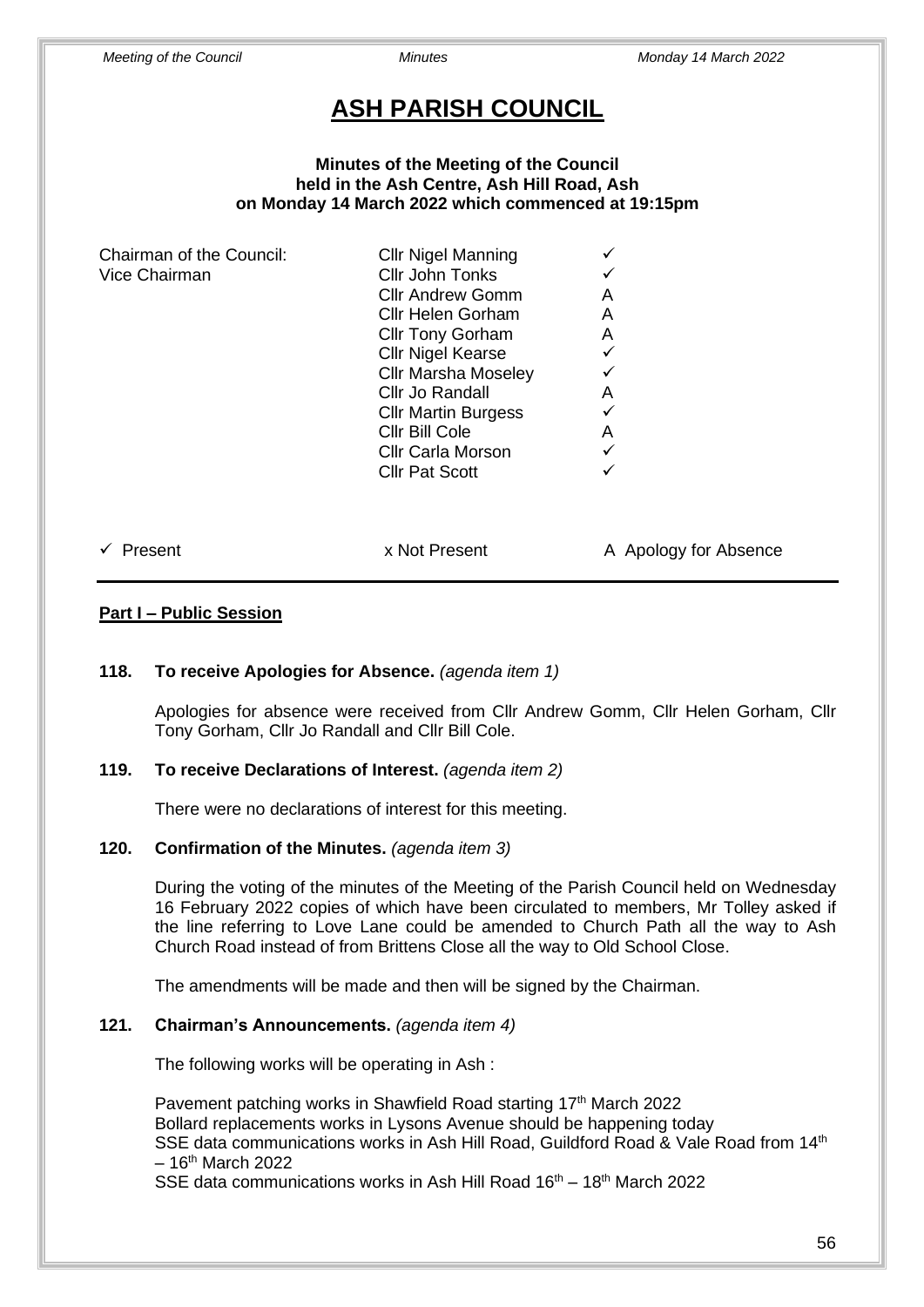*Meeting of the Council Minutes Monday 14 March 2022* Back in February I announced that a Zebra crossing by Victoria Hall would be installed and completed by 31<sup>st</sup> March 2022. However, this information was not correct as the council have just received a letter from Surrey County Council asking for comments about the installation of the Zebra crossing, to be made by 25<sup>th</sup> March 2022. Please can I ask everyone to log support for this Zebra crossing.

The briefing meeting for the new Ash Bridge Road has been postponed. I will let you know details of the new date as soon as I have it.

# **122. Adjournment.** *(agenda item 5)*

Members considered adjourning the meeting for a maximum period of 25 minutes, to enable members of the public to raise questions and it was:

### *Resolved that the meeting be adjourned for a maximum period of twenty five minutes to enable a public question period to be held (as at Minute Appendix A).*

# **123. Reports of Committees.** *(agenda item 6)*

The following committee reports, copies of which have been circulated were received, considered and the recommendations therein were adopted:

| <b>Planning</b> | <b>February</b> | 28 | 2022 | <b>Minute Number</b> | 65 to 73 |
|-----------------|-----------------|----|------|----------------------|----------|
| <b>AFA</b>      | <b>February</b> | 28 | 2022 | <b>Minute Number</b> | 77 to 89 |

# **124. Monthly Payment List.** *(agenda item 7)*

Members received and approved the monthly payments list giving details of the January 2022 expenditure as attached at Agenda Appendix B.

# **125. Request Under S85 (2A) Local Government Act 1972 in respect of Councillor Bill Cole.** *(agenda item 8)*

'Given Councillor Bill Cole's recent illness and hospitalisation, that any absence from Council meetings will not be regarded as non-attendance' for the purposes of S85 (1) LGA 1972.

Members noted the item and agreed to review again in six months' time if required.

# **126. Workshop Wicket Gate.** *(agenda item 9)*

Members to consider the replacement of the wicket gate to the workshop. The workshop wicket gate was badly damaged due to the recent break in. The Clerk has sought a quotation to replace the wicket gate from the contractor who installed the new shutters at a cost of  $£875.13 + VAT £175.03 = £1.050.16.$ 

#### *Resolved upon consideration to agree to the purchase the replacement wicket gate at the cost of £875.13 ex VAT.*

### **127. Correspondence.** *(agenda item 11)*

There was no correspondence to report.

### **128. Next Meeting.** *(agenda item 12)*

The next meeting is on Monday 11 April 2022 at 18:30.

*The meeting closed at 19:35 pm.*

Chairman: **Example 20** and 20 and 20 and 20 and 20 and 20 and 20 and 20 and 20 and 20 and 20 and 20 and 20 and 20 and 20 and 20 and 20 and 20 and 20 and 20 and 20 and 20 and 20 and 20 and 20 and 20 and 20 and 20 and 20 and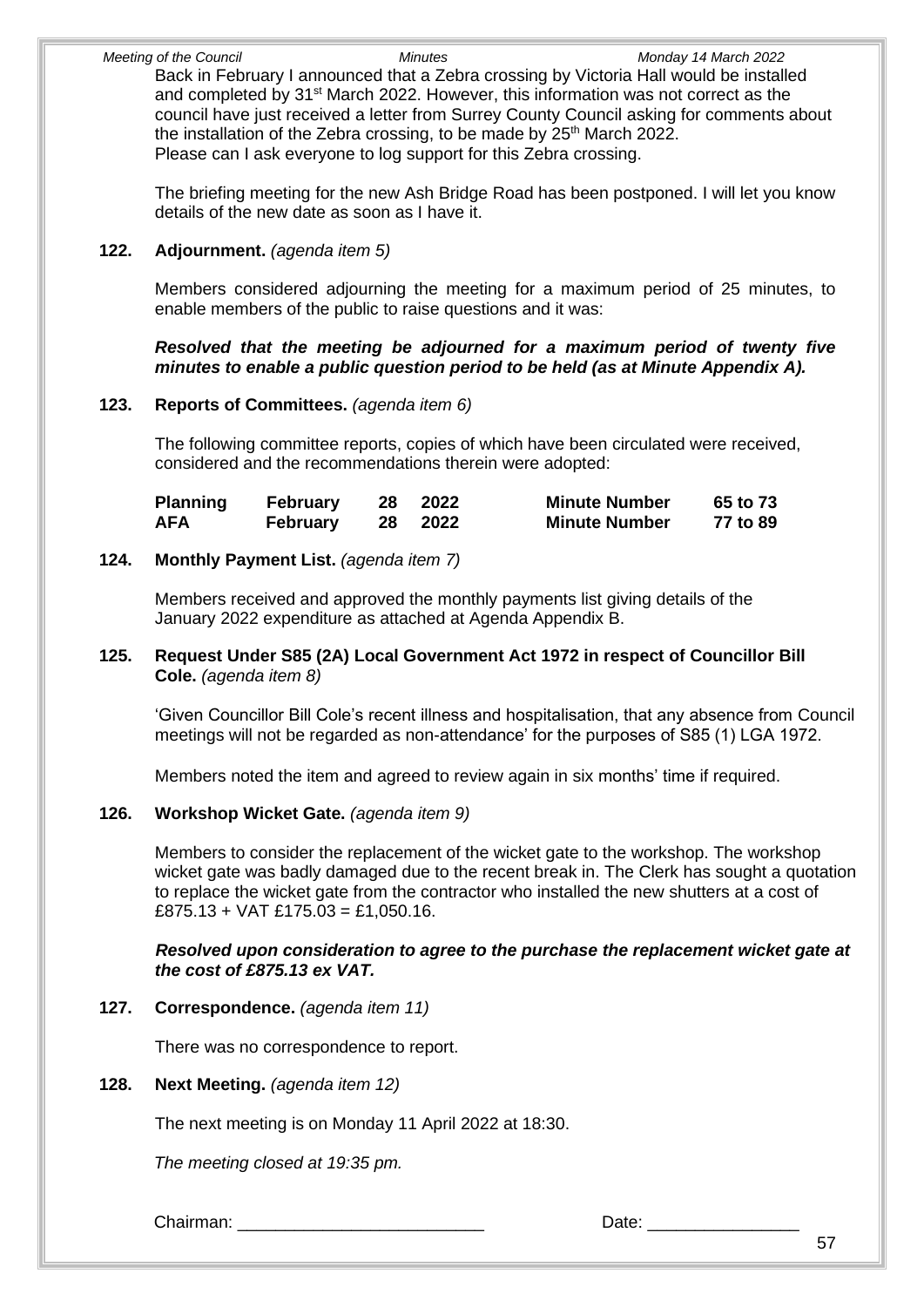# **AGENDA APPENDIX A**

# **ASH PARISH COUNCIL**

# **LOCAL CODE OF CONDUCT – DISCLOSURE OF INTEREST**

#### **February 2022**

| <b>DATE OF MEETING</b>                                                               | <b>MEMBER</b> | <b>MINUTE</b><br><b>REF</b><br>& PAGE NO. | <b>TYPE AND NATURE OF</b><br><b>INTEREST</b> |
|--------------------------------------------------------------------------------------|---------------|-------------------------------------------|----------------------------------------------|
| <b>PLANNING</b><br>28 February 2022                                                  |               |                                           | None.                                        |
| <b>AMENITIES, FINANCE</b><br><b>AND</b><br><b>ADMINISTRATION</b><br>28 February 2022 |               |                                           | None.                                        |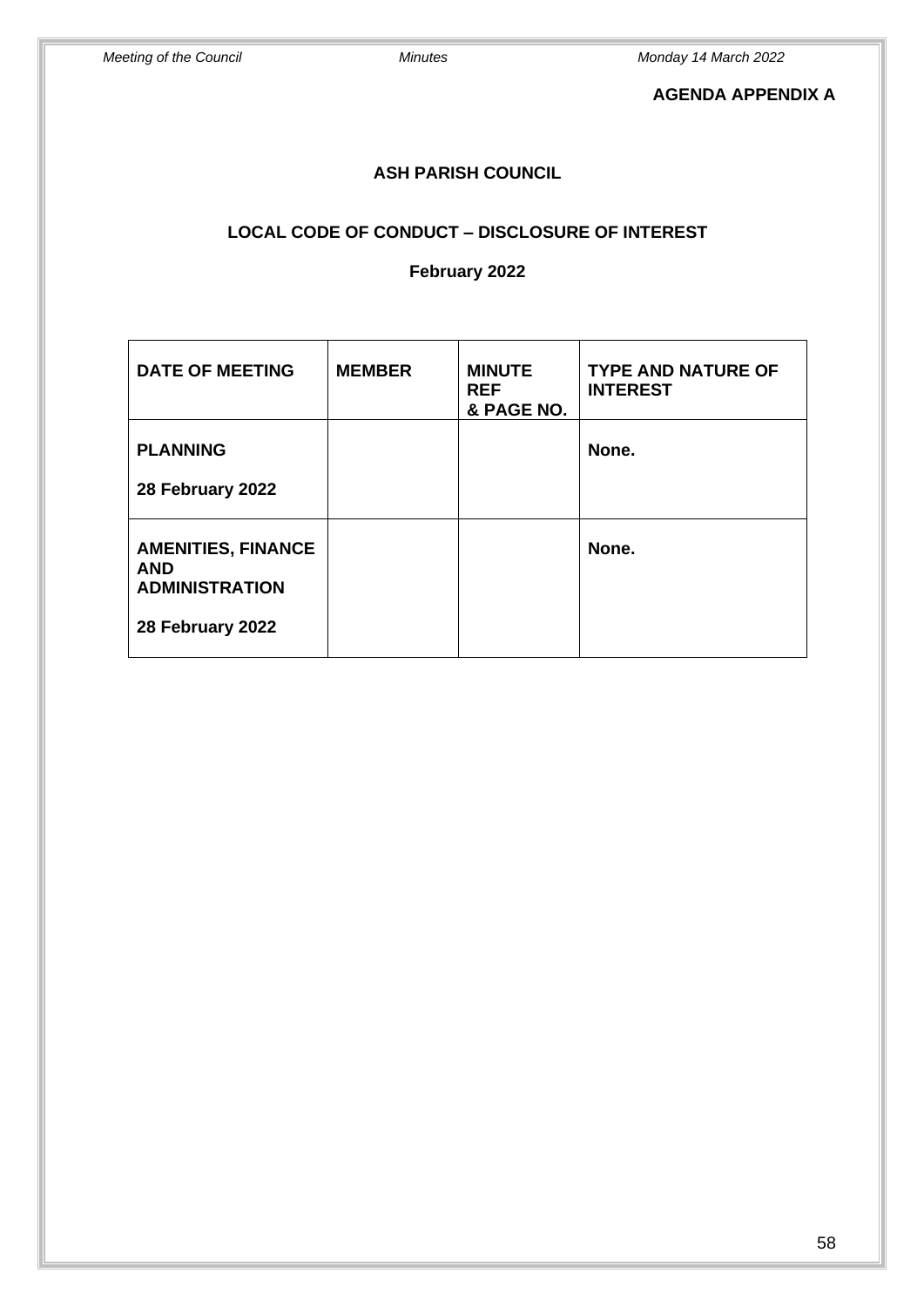# **AGENDA APPENDIX B**

# **Payments List**

| Date: 15/02/2022<br>Page 1<br><b>Ash Parish Council</b> |                                              |                    |                                                         |                                                         |
|---------------------------------------------------------|----------------------------------------------|--------------------|---------------------------------------------------------|---------------------------------------------------------|
| Time: 11:33                                             |                                              |                    | <b>Co-op Community Directplus Acc</b>                   |                                                         |
|                                                         |                                              |                    |                                                         |                                                         |
|                                                         |                                              |                    | List of Payments made between 01/01/2022 and 31/01/2022 |                                                         |
| Date Paid                                               | Payee Name                                   | Reference          | Amount Paid Authorized Ref                              | <b>Transaction Detail</b>                               |
| 04/01/2022                                              | EDF ENERGY                                   | DD                 | 8.00                                                    | <b>ELECTRIC</b>                                         |
| 04/01/2022                                              | <b>EDF ENERGY</b>                            | DD                 | 9.00                                                    | <b>ELECTRIC</b>                                         |
| 04/01/2022                                              | <b>EDF ENERGY</b>                            | <b>DD</b>          | 13.00                                                   | <b>ELECTRIC</b>                                         |
| 04/01/2022                                              | <b>EDF ENERGY</b>                            | DD                 | 24.00                                                   | <b>ELECTRIC</b>                                         |
| 04/01/2022                                              | <b>EDF ENERGY</b>                            | DD                 | 58.00                                                   | <b>ELECTRIC</b>                                         |
| 04/01/2022                                              | <b>EDF ENERGY</b>                            | DD                 | 96.00                                                   | <b>ELECTRIC</b>                                         |
| 04/01/2022                                              | <b>EDF ENERGY</b>                            | DD                 | 96.00                                                   | <b>ELECTRIC</b>                                         |
| 04/01/2022                                              | Francotyp Postalia Ltd                       | BACS <sub>1</sub>  | 100.80                                                  | Rental on Postage machine                               |
| 04/01/2022                                              | <b>EDF ENERGY</b>                            | DD                 | 105.00                                                  | <b>ELECTRIC</b>                                         |
| 05/01/2022                                              | <b>COOP BANK</b>                             | DD                 | 37.85                                                   | <b>BANK CHARGES</b>                                     |
| 05/01/2022                                              | <b>British Telecommunications plc</b>        | BACS <sub>2</sub>  | 1,846.65                                                | Telephone and Broadband                                 |
| 05/01/2022                                              | G Tomkins Window Cleaning                    | BACS <sub>3</sub>  | 20.00                                                   | Window CLeaning Jan                                     |
| 13/01/2022                                              | Screwfix                                     | <b>BACS 5</b>      | 36.29                                                   | <b>Wided Chain</b>                                      |
| 13/01/2022                                              | Magic signs                                  | BACS <sub>6</sub>  | 41.00                                                   | Post Caps                                               |
| 13/01/2022                                              | Kebur garden materials                       | BACS <sub>7</sub>  | 48.81                                                   | Post Mix Bags                                           |
| 13/01/2022                                              | <b>Accurate Mechanical Services</b>          | <b>BACS 8</b>      | 84.00                                                   | Purchase Ledger Payment                                 |
| 13/01/2022                                              | Shield Security Services Ltd                 | BACS <sub>9</sub>  | 126.00                                                  | Call out Fees                                           |
| 13/01/2022                                              | Joel Baker                                   | BACS <sub>10</sub> | 150.00                                                  | Solving Email issues                                    |
| 13/01/2022                                              | Joel Baker                                   | BACS 11            | 152.54                                                  | Azure Plan for Sept 2021                                |
| 13/01/2022                                              | Joel Baker                                   | BACS <sub>12</sub> | 166.03                                                  | Azure Plan for Oct 21                                   |
| 13/01/2022                                              | Joel Baker                                   | BACS <sub>15</sub> | 442.46                                                  | Office 365 Licences for April                           |
| 13/01/2022                                              | Joel Baker                                   | BACS <sub>16</sub> | 442.46                                                  | Microsoft 365 Licences for Dec                          |
| 13/01/2022                                              | Joel Baker                                   | BACS <sub>17</sub> | 489.18                                                  | Renewal of Adobe Acrobat                                |
| 13/01/2022                                              | Joel Baker                                   | <b>BACS 21</b>     | 2,268.36                                                | Microsoft Licence Nov 21                                |
| 13/01/2022                                              | Farnborough Tool Hire                        | BACS <sub>13</sub> | 246.78                                                  | Hire of Leaf Blower                                     |
| 13/01/2022                                              | Neil Curtis & Sons                           | BACS <sub>14</sub> | 285.00                                                  | Grave Dig for Higgs                                     |
| 13/01/2022                                              | PDW Contracting Services Ltd                 | BACS <sub>18</sub> | 600.00                                                  | Traffic Managment x 2                                   |
| 13/01/2022                                              | <b>Shield Security Services Ltd</b>          | BACS <sub>19</sub> | 828.00                                                  | Security for Jan 22                                     |
| 13/01/2022                                              | Quick Shopfront Ltd                          | BACS <sub>22</sub> | 2,476.14                                                | Roller Shutters for CAB                                 |
| 13/01/2022                                              | J P and S Services                           | BACS <sub>24</sub> | 273.82                                                  | Fuel for Vans                                           |
| 13/01/2022                                              | G Greaves Hurd                               | <b>BACS 23</b>     | 1,195.00                                                | Fit LED Bulkhead Server Room                            |
| 13/01/2022                                              | 3Active Ltd                                  | BACS <sub>26</sub> | 540.00                                                  | Risk Assessment - Water                                 |
| 13/01/2022                                              | Ash Centre Deposit Repayment                 | BACS <sub>29</sub> | 250.00                                                  | Deposit Refund                                          |
| 13/01/2022                                              | Ash Centre Deposit Repayment                 | BACS 30            | 659.00                                                  | Refund of Booning Fee                                   |
| 13/01/2022                                              | Quick Shopfront Ltd                          | BACS <sub>20</sub> | 1,071.77                                                | <b>Roller Shutter</b>                                   |
| 13/01/2022                                              | Francotyp Postalia Ltd                       | BACS 31            | 50.00                                                   | Purchase Ledger Payment                                 |
| 13/01/2022                                              | AHMAD                                        | BACS               | 20.00                                                   | DEPOSIT REFUND                                          |
|                                                         |                                              | BACS <sub>27</sub> | 1,920.00                                                | Annual Review and Return                                |
| 14/01/2022<br>14/01/2022                                | PKF LITTLEJOHN LLP                           | BACS <sub>28</sub> | 2,376.00                                                | Install and Remove Xmas Lights                          |
| 15/01/2022                                              | Light Angels Ltd<br><b>Lockrite Security</b> | BACS <sub>4</sub>  | 30.96                                                   | Padlocks                                                |
|                                                         |                                              |                    |                                                         |                                                         |
| 19/01/2022                                              | Scottish and Southern Energy                 | BACS <sub>29</sub> | 1,756.71                                                | <b>Street Lights for December</b><br>Gas for Ash Centre |
| 19/01/2022                                              | E-ON                                         | BACS 30            | 345.14                                                  | <b>Gas for Harpers</b>                                  |
| 19/01/2022                                              | E-ON                                         | BACS 31            | 268.02                                                  |                                                         |
| 19/01/2022                                              | <b>Auditing Solutions Limited</b>            | BACS 33            | 30.00                                                   | <b>Audit Charities Accounts</b>                         |
| 19/01/2022                                              | <b>Auditing Solutions Limited</b>            | BACS 34            | 30.00                                                   | <b>Audit Charities Accounts</b>                         |
| 19/01/2022                                              | <b>Lockrite Security</b>                     | BACS 35            | 114.00                                                  | Repair to Alarm                                         |
| 19/01/2022                                              | <b>Lockrite Security</b>                     | BACS 36            | 114.00                                                  | Call Out change codes                                   |

**Continued on Page 2** 

 $\mathcal{N}^{\mathsf{m}}$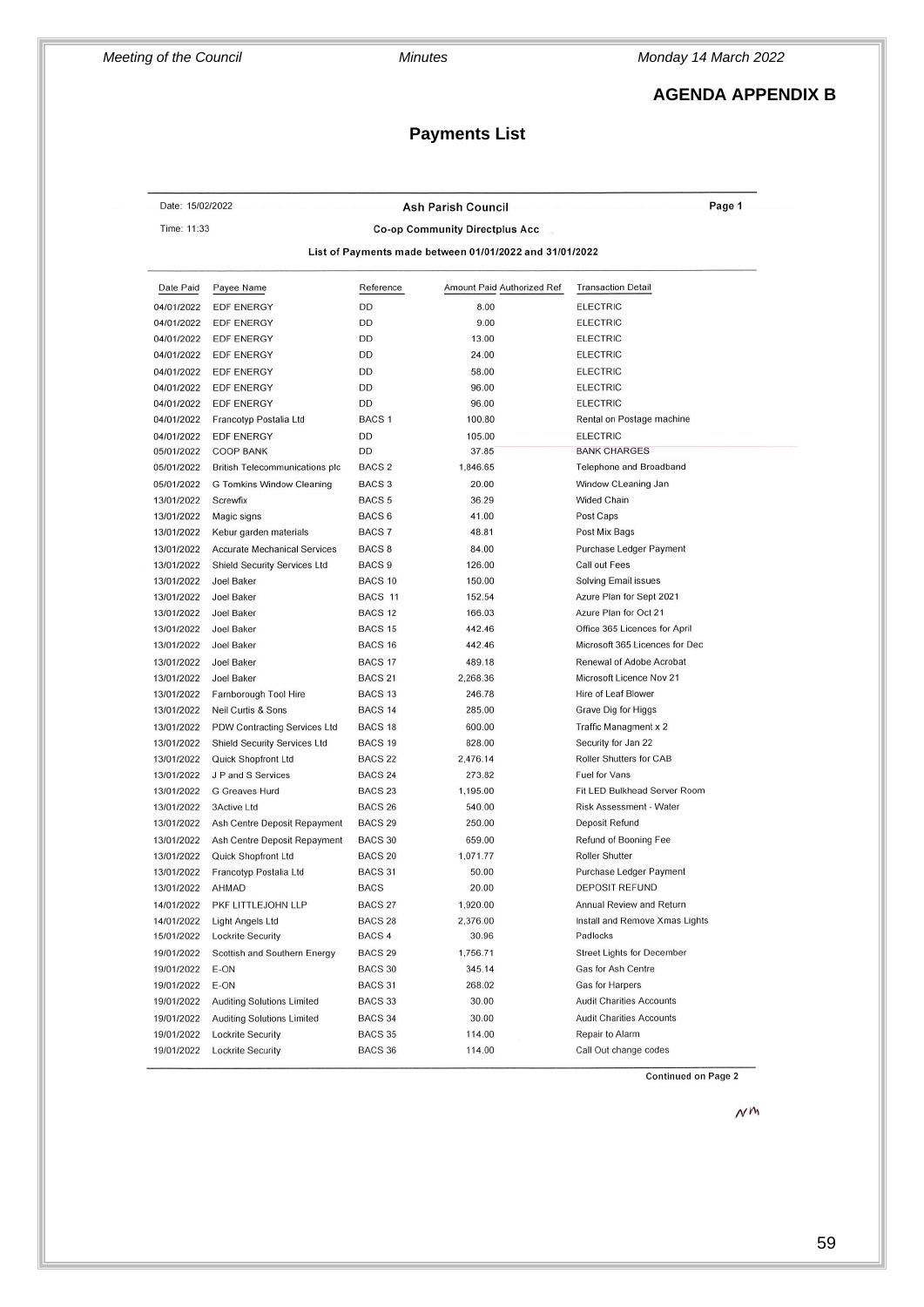#### Date: 15/02/2022 Time: 11:33

#### **Ash Parish Council**

Page 2

#### **Co-op Community Directplus Acc**

List of Payments made between 01/01/2022 and 31/01/2022

| Date Paid  | Payee Name                         | Reference          | Amount Paid Authorized Ref | <b>Transaction Detail</b>     |
|------------|------------------------------------|--------------------|----------------------------|-------------------------------|
| 19/01/2022 | Edmundson Eklectrical Ltd          | BACS 37            | 122.04                     | Disposable Gloves             |
| 19/01/2022 | <b>Treasured Memories Limited</b>  | BACS 38            | 126.78                     | 3 x Temp Memorials            |
| 24/01/2022 | J D M Distrution                   | BACS <sub>32</sub> | 40.54                      | Cover for Allotment Padlock   |
| 26/01/2022 | Amelia's Maids                     | BACS 39            | 270.60                     | Cleaning January 2022         |
| 26/01/2022 | Littoralis Ltd                     | BACS <sub>40</sub> | 306.00                     | Disc licence 3 months         |
| 26/01/2022 | <b>Viking Direct</b>               | BACS <sub>41</sub> | 321.77                     | Cleaning & Stationary         |
| 26/01/2022 | <b>WJ Fire Protection Services</b> | BACS <sub>42</sub> | 420.00                     | New FIKE Unit in Reception    |
| 26/01/2022 | The Play Inspection Company        | BACS <sub>43</sub> | 432.00                     | Annual Playground Inspections |
| 26/01/2022 | PDW Contracting Services Ltd       | BACS <sub>44</sub> | 2.607.93                   | Monthly CCTV maintenance      |
| 26/01/2022 | PDW Contracting Services Ltd       | BACS <sub>45</sub> | 2,668.93                   | Monthly Light Maintenance     |
| 27/01/2022 | SALARIES FOR JANUARY               | <b>DD</b>          | 12,448.50                  | <b>SALARIES FOR JANUARY</b>   |
| 31/01/2022 | <b>PHYLLIS TUCKWELL</b>            | <b>DD</b>          | 450.00                     | <b>FANTASIA DONATION</b>      |
| 31/01/2022 | <b>Session Music</b>               | BACS <sub>46</sub> | 3.586.80                   | PA Speaker & Poles            |
| 31/01/2022 | Hurtwood Fire Risk Management      | BACS <sub>47</sub> | 600.00                     | <b>Fire Risk Assessment</b>   |

**Total Payments** 

46,743.66

Clern Willel<br>Chairman N. Maximing